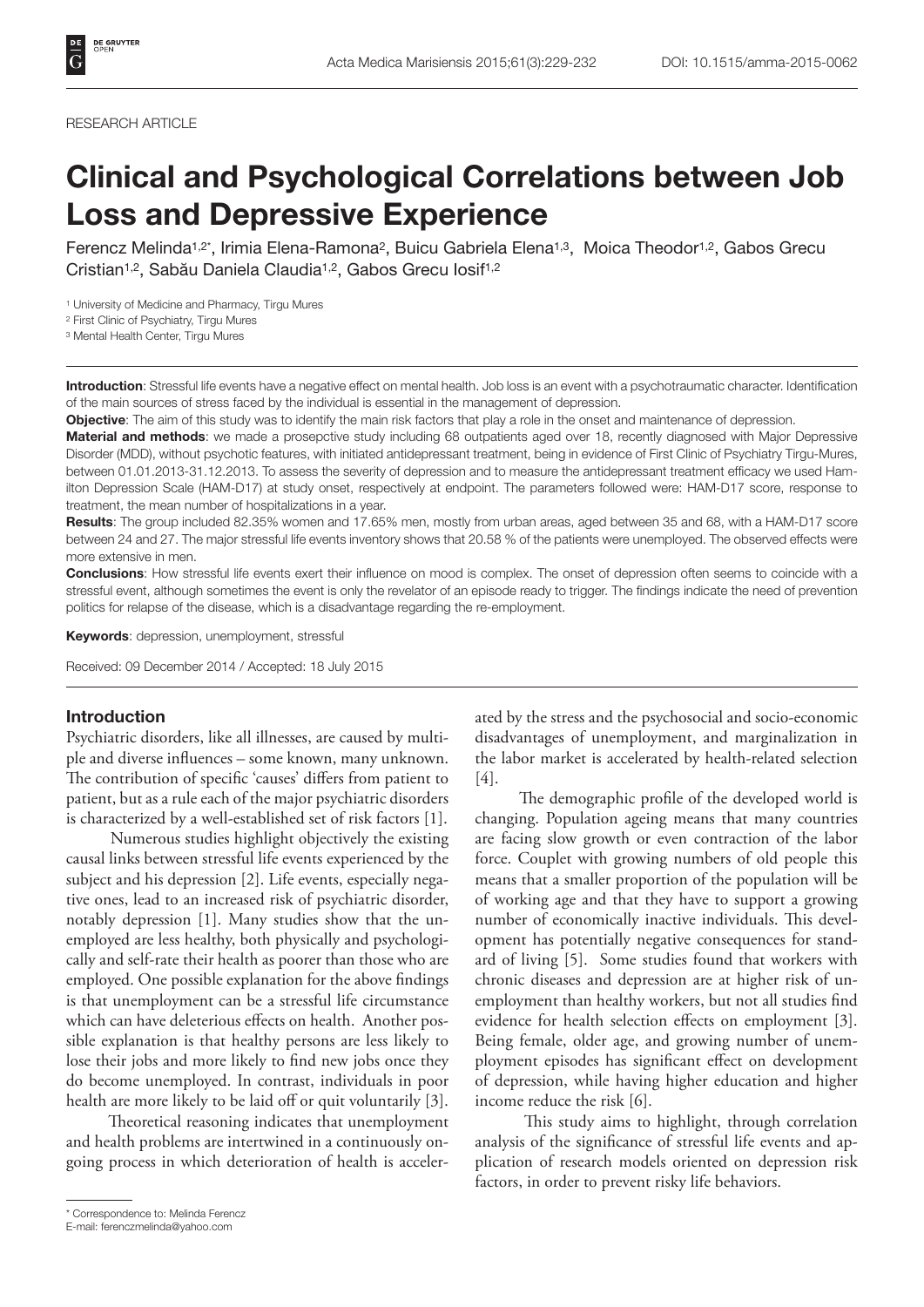### Material and method

We carried out a prospective study at First Clinic of Psychiatry from County Clinical Hospital Mures, between 01.01.2013 and 31.12.2013, which included 68 patients aged over 18, recently diagnosed with MDD, without psychotic features, with initiated antidepressant treatment. We have followed the incidence of unemployment/problems at workplace at patients with first episode of depression, the severity of depression, the treatment and the evolution of depressed mood at this patients and the mean number of hospitalizations in a year. We used Hamilton Depression Scale with 17 items (HAM-D17) at study onset, respectively at endpoint. This scale is a multiple item questionnaire used to provide an indication of depression, and as a guide to evaluate recovery [7,8]. In HAM-D17, symptoms are defined by anchor point descriptions (ranging from 3 to 5 possible responses), which increase in severity. Clinicians consider intensity and frequency of symptoms based on patient response and observations. A score of ≤7 is widely thought to indicate remission [9].

Statistical analysis was performed using the Graph pad Prism. Data were labeled as nominal or quantitative variables. Nominal variables were characterized by means of frequencies. Quantitative variables were tested for normality of distribution using Kolmogorov-Smirnov test and were described by mean ± standard deviation or median and percentiles (25; 75%), whenever appropriate. The frequencies of nominal variables were compared with a chi-square test. Differences in the mean or median between groups were analyzed using the t test, and ANOVAs test. The level of statistical significance was set at p<0.05.

## **Results**

During 2013 we had 68 new cases of MDD, first episode, without psychotic features, with initiated antidepressant treatment. The group included 56 (82.35%) women and 12 (17.65%) men, most of all from urban areas, namely 40 cases (58.8%), compared with 28 cases (41.2%) from rural areas. Only four cases (5,9%) were under 35 years old, the rest of the patients being aged between 35 and 50 (25 cases), and more than 50 years old (39 cases). Regarding educational level of patients, 7.4% of the cases had only primary education, 33.8% studied in gymnasium, 38.2% high school, 16.2% vocational school and very few cases had higher education (4.4%). Examined sample included 26 (38.22%) employees, 28 (41.2%) retirees and 14 (20.58%) unemployed. The major stressful life events inventory shows that 20.58 % of the patients were unemployed, of which one person was unemployed for less than 6 months, 10 persons between 6 months and 1 year and 3 persons over one year. From the total number of cases, 24 (35.3%) required hospitalization during follow-up.

We did not find any statistically significant correlations between gender and age of patients (p=0.053), gender and study level (p=0.72), gender and occupation (p=0.54), gender and number of hospitalizations  $(p = 0.30)$ . Instead, we found a highly significant statistical correlation between age and occupation, with a (p=0001) and a statistically significant correlation in terms of occupation and education of patients ( $p = 004$ ) were unemployed for more than a year.

We did not find any significant relevance between gender for the initial Hamilton score (p=0.15) and Hamilton score at 6 months (P=0.93) , between rural / urban for the initial Hamilton score ( $p = 0.84$ ) and Hamilton score at 6 months ( $p = 0.69$ ).

Evaluating the response to treatment of depressive illness, 25% of men and 15.4% of women responded to treatment. 6.2% of men and 17.3% of women went into remission after 6 months of treatment (Figure1).

At those from urban areas remission was lower (7.1%) than those who were from rural areas (20%).

Between age groups and baseline Hamilton Rating Scale for Depression, using ANOVAs test and Bonferonni's Multiple Comparison Test we found significant relevance between age groups under 35 and over 35 years (p =0.022) (Figure 2) and after 6 months of treatment, using ANOVA + Bonferroni test (p =0.3755) was not found significant relevance between age groups.

We found a non-significant relevance between baseline Hamilton score of unemployees and employees; employees and pensioners, using ANOVA test (p=0.052) (Figure 3.),



Fig.1 Response to treatment after 6 months



Fig.2 Baseline Hamilton score between age groups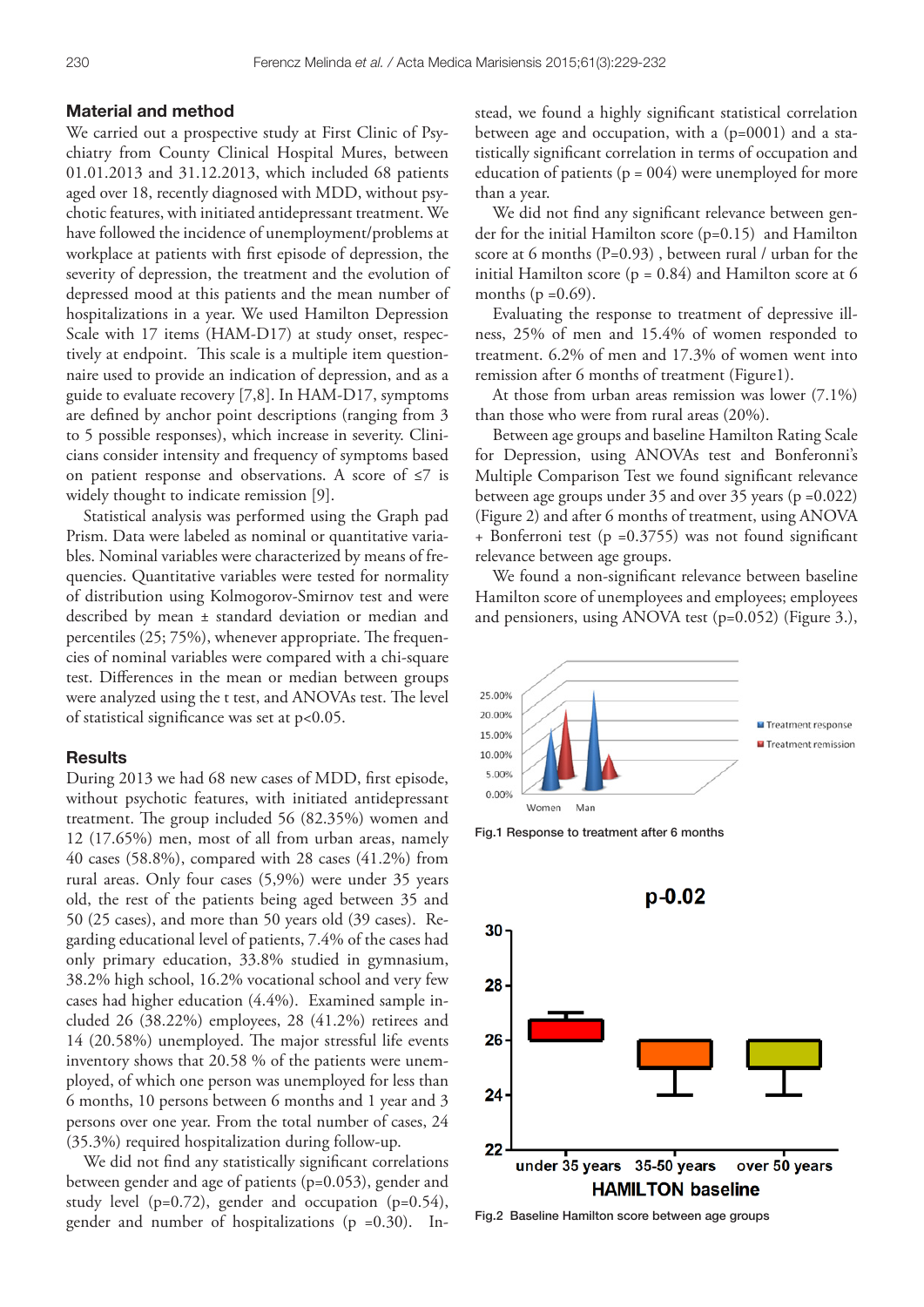although between unemployed and pensioners baseline Hamilton score we found significant correlation (p=0.002) using Bonferroni's Multiple Comparison Test . No statistically significant difference was found between the categories of occupation and Hamilton score at 6 months (ANOVA test,  $p = 0.8635$ ). From the study lot,  $33.45\%$ of the unemployed, 27.2% of the employees and 35.7% of the pensioners went into remission after 6 months of treatment.

## **Discussions**

The prevalence of depressive symptoms may be as high as 30% in the general population, with women being twice as likely to be affected as men. This gender difference has been found consistently in several epidemiologic studies [12].

Our study included patients recently diagnosed with Major Depressive Disorder, first episode, without psychotic features, the majority were women and more than half were from urban areas.

According to the results and data from literature, the female gender, older age represent a risk for the occurrence of depression.

A very small percentage of the cases examined in our study had higher education, so as to higher education should reduce the risk of depression. As data from literature shows, higher education and income reduce the risk of depression [10].

2/5 of the cases were retired for various medical reasons, subsequently presenting affective disorders, 2/5 of the cases were employees, but there were various reasons (trauma, stressful life events, marriage, financial troubles, etc.) in triggering of depression and 1/5 of the cases were unemployed. Several researchers have conducted metaanalysis concluding that job loss is associated with a deterioration of mental health, finding a job is associated to its improvement [11,12,15].

On Hamilton Rating Scale, treatment response means



that the scores is decreased by 50% and remission is when the score decrease below 7. Analyzing the remission and response to treatment between genders, we found that a smaller percentage of men versus women went into remission, but the number of men who responded to treatment after 6 months was greater.

We observed a significantly higher remission rate in patients who came from rural area (p-001), possibly due to social stability and a better integration of residents.

One third of patients, who followed pharmacological treatment in each group, went into full remission after 6 months of treatment. The goal of treatment of major depression should be full remission. Many patients, however, fail to achieve or maintain symptom-free status. Residual depressive symptoms are common, even where there has been a robust response to antidepressant therapy. In clinical studies, approximately one-third of patients achieve a full remission, one-third experience a response and onethird are nonresponders [13,14].

# **Conclusions**

How stressful life events exert their influence on mood is a complex issue. The onset of depression often seems to coincide with a stressful event, although sometimes the event is only the revelator of an episode ready to trigger.

The female gender, older age represent a risk for the occurrence of depression. The observed effects are larger in men and persons unemployed for a long time.

Therefore it is necessary to acquire new skills and increase individual resilience, through intervention programs. The focus should be on neutralizing negative thoughts, on increasing self-esteem, the use of coping strategies based on problem solving to recommit, use of relaxation methods to reduce anxiety, use of coping strategies focused on emotion for preventing depression.

## Acknowledgement

This paper was published under the frame of European Social Found, Human Resources Development Operational Programme 2007-2013, project no. POSDRU/159/1.5/S/ 136893.

#### References:

- Gautam Gulati, Mary-Ellen Lynall, Kate Saunders: Lecture notes. Psychiatry — Eleventh edition. 2014, Ed. Wiley – Blackwell, UK, pag. 55-56.
- 2. Gh. Grecu, et al.: Corelatii intre evenimentele de viata stresante si tulburarile depressive, Casa de Editura Mures, 2003, Tg Mures, pag. 51-67.
- 3. X. Wang, J. Guo, X. Zhang, Z. Qu, D. Tian, S. Ma : The effects of depression and chronic diseases on the work outcomes of employees: a prospective study in Northwest China. Public Health. 2014; 128:734- 742.
- 4. P. Virtanen, U. Janlert, A. Hammarstro: Health status and health behaviour as predictors of the occurrence of unemployment and prolonged unemployment. Public Health. 2013;127:46-52
- 5. Madelene Nordlund, Tom Stehlik, Mattias Strandh: Investment in second chance education for adults and income development in Sweden, Journal of Education and Work. 2013;26:5:514-538.
- 6. Mindaugas Stankunas, Ramune Kalediene, Skirmante Starkuviene and Fig.3. Hamilton baseline score between categories of occupation<br>Violeta Kapustinskiene: Duration of unemployment and depression: a